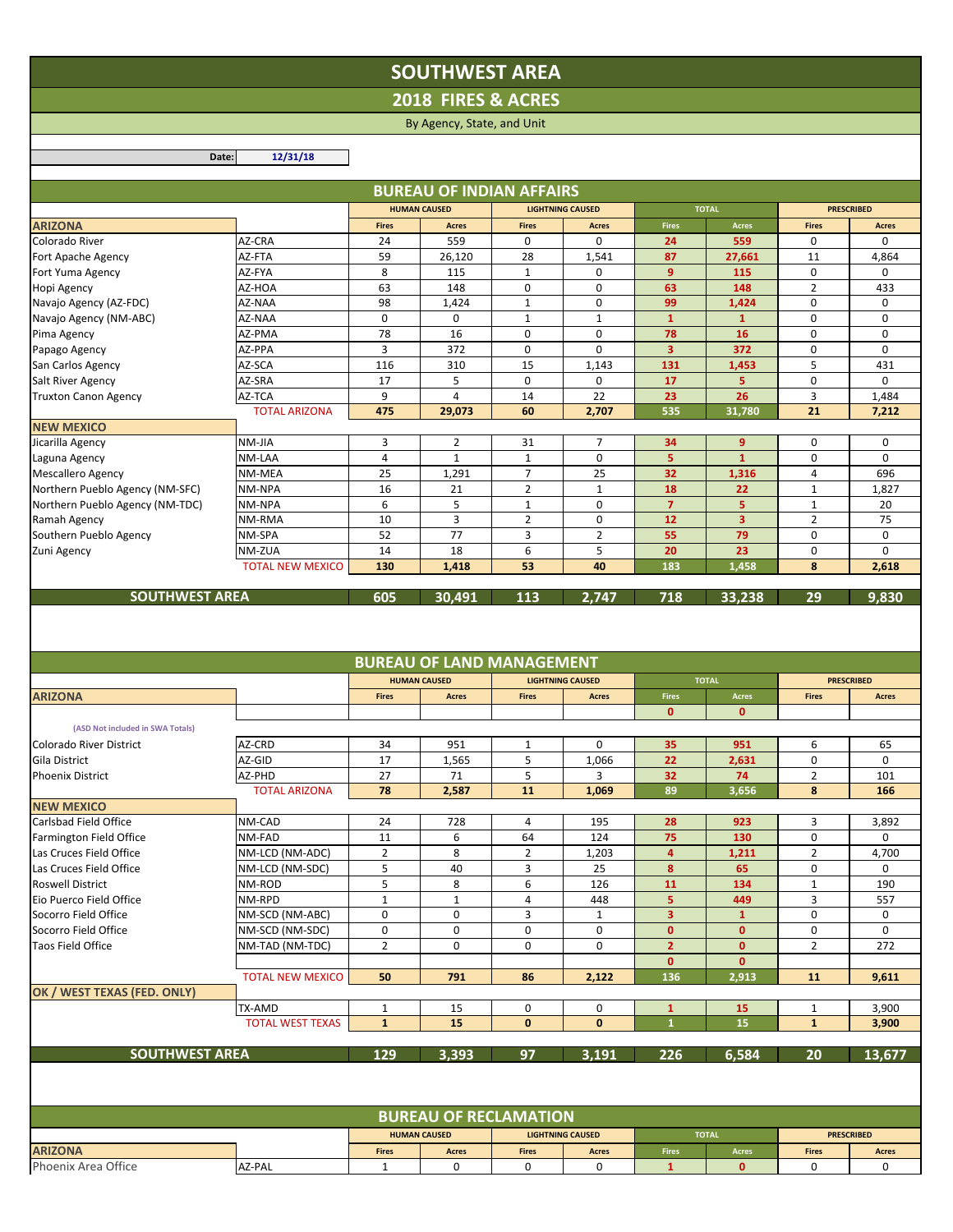| Yuma Area Office<br>AZ-YAL<br>9<br>31<br>0<br>$\mathbf 0$<br>$\mathbf{1}$<br>10<br>31<br>0<br>$\mathbf{1}$<br><b>TOTAL ARIZONA</b><br>10<br>31<br>$\mathbf{0}$<br>11<br>31<br>$\mathbf{0}$<br>$\mathbf{0}$<br>31<br>31<br><b>SOUTHWEST AREA</b><br>10<br>$\mathbf{1}$<br>$\mathbf{0}$<br>11<br>$\mathbf{0}$<br>$\mathbf{0}$<br><b>DEPARTMENT OF DEFENSE</b><br><b>TOTAL</b><br><b>HUMAN CAUSED</b><br><b>PRESCRIBED</b><br><b>LIGHTNING CAUSED</b><br><b>ARIZONA</b><br><b>Fires</b><br><b>Fires</b><br><b>Fires</b><br>Acres<br><b>Fires</b><br><b>Acres</b><br><b>Acres</b><br><b>Acres</b><br>3<br>AZ-FHQ<br>36<br>0<br>0<br>Fort Huachuca<br>3<br>36<br>0<br>0<br><b>TOTAL ARIZONA</b><br>$\overline{\mathbf{3}}$<br>$\overline{\mathbf{3}}$<br>36<br>$\mathbf 0$<br>$\mathbf{0}$<br>36<br>$\mathbf 0$<br>$\mathbf{0}$<br><b>NEW MEXICO</b><br>$\overline{2}$<br><b>Kirkland AFB</b><br>NM-KLQ<br>41<br>0<br>0<br>$\overline{2}$<br>41<br>0<br>0<br><b>TOTAL NEW MEXICO</b><br>$\overline{2}$<br>$\overline{2}$<br>41<br>$\mathbf{0}$<br>$\mathbf{0}$<br>41<br>$\mathbf{0}$<br>$\mathbf{0}$<br><b>SOUTHWEST AREA</b><br>5<br>5<br>$\mathbf{0}$<br>77<br>0<br>0<br>77<br>$\mathbf{0}$<br><b>DEPARTMENT OF ENERGY</b><br><b>HUMAN CAUSED</b><br><b>LIGHTNING CAUSED</b><br><b>TOTAL</b><br><b>PRESCRIBED</b><br><b>Fires</b><br><b>Fires</b><br><b>Fires</b><br>Acres<br><b>Fires</b><br><b>ARIZONA</b><br>Acres<br><b>Acres</b><br><b>Acres</b><br>$\mathbf{0}$<br>$\mathbf 0$<br><b>TOTAL ARIZONA</b><br>$\mathbf{0}$<br>$\mathbf{0}$<br>$\mathbf{0}$<br>$\mathbf{0}$<br>$\mathbf{0}$<br>$\mathbf{0}$<br>$\mathbf{0}$<br>$\mathbf{0}$<br><b>NEW MEXICO</b><br>Los Alamos Nat. Labs<br>NM-LANL<br>0<br>0<br>0<br>$\mathbf{0}$<br>0<br>0<br>1<br>$\mathbf{1}$<br><b>TOTAL NEW MEXICO</b><br>$\mathbf{0}$<br>$\mathbf{1}$<br>$\mathbf{0}$<br>$\mathbf{0}$<br>$\mathbf{1}$<br>$\mathbf{0}$<br>$\mathbf{0}$<br>$\bf{0}$<br><b>SOUTHWEST AREA</b><br>$\mathbf{0}$<br>$\mathbf{0}$<br>0<br>0<br>$\mathbf{0}$<br>$\mathbf{0}$<br><b>STATE</b><br><b>HUMAN CAUSED</b><br><b>LIGHTNING CAUSED</b><br><b>TOTAL</b><br><b>PRESCRIBED</b><br><b>ARIZONA</b><br><b>Fires</b><br><b>Fires</b><br><b>Fires</b><br>Acres<br><b>Fires</b><br><b>Acres</b><br><b>Acres</b><br><b>Acres</b><br>0<br>3<br><b>North District</b><br>AZ-A1S<br>38<br>2,266<br>0<br>38<br>2,266<br>3,545<br>AZ-A2S<br>40<br>80<br>0<br>0<br>40<br>80<br>$\mathbf{1}$<br><b>Northeast District</b><br>61<br>165<br>10<br>175<br>AZ-A3S (AZ-ADC)<br>12,656<br>10,412<br>$\mathbf{1}$<br>617<br>Southeast District<br>23,068<br>AZ-A3S (AZ-TDC)<br>0<br>0<br>0<br>$\mathbf 0$<br>0<br>Southeast District<br>0<br>$\mathbf{0}$<br>$\mathbf{0}$<br>AZ-A4S<br>45<br>569<br>0<br>0<br>45<br>569<br>0<br>0<br><b>Central District</b><br>AZ-A5S<br>88<br>7,723<br>$\overline{2}$<br>13<br><b>Northwest District</b><br>90<br>7,736<br>0<br>0<br>5<br><b>TOTAL ARIZONA</b><br>376<br>12<br>10,425<br>388<br>4,223<br>23,294<br>33,719<br>5 <sub>5</sub><br>4,223<br><b>SOUTHWEST AREA</b><br>388<br>376<br>23,294<br>12<br>10,425<br>33,719<br><b>U. S. FOREST SERVICE</b><br><b>HUMAN CAUSED</b><br><b>LIGHTNING CAUSED</b><br><b>TOTAL</b><br><b>PRESCRIBED</b><br>$\Large\bf Acres$<br><b>ARIZONA</b><br><b>Fires</b><br><b>Acres</b><br><b>Fires</b><br>Fires<br><b>Fires</b><br><b>Acres</b><br><b>Acres</b><br>Apache-Sitgreaves Nat. Forest<br>AZ-ASF<br>5,070<br>104<br>9,526<br>14,596<br>15<br>15,777<br>126<br>230<br>57<br>AZ-CNF<br>8,700<br>21<br>356<br>78<br>8<br>Coronado Nat. Forest<br>9,056<br>8,838<br>89<br>176<br>265<br>34<br>AZ-COF<br>16,950<br>13,389<br>30,339<br>13,996<br>Coconino Nat. Forest<br>Kaibab Nat. Forest<br>AZ-KNF<br>20<br>121<br>8,828<br>141<br>9<br>15,234<br>7<br>8,835<br>27<br>80<br>AZ-PNF<br>34<br>346<br>61<br>8,876<br>Prescott Nat. Forest<br>8,530<br>8,041<br>73<br>52<br>36<br>151<br>125<br>10,737<br>10,888<br>2,167<br><b>Tonto Nat. Forest</b><br>AZ-TNF<br><b>TOTAL ARIZONA</b><br>399<br>31,224<br>501<br>900<br>82,590<br>182<br>64,053<br>51,366<br><b>NEW MEXICO</b><br>49<br>9,749<br>Carson Nat. Forest<br>NM-CAF<br>33<br>2,343<br>69<br>82<br>2,412<br>12<br>NM-CIF<br>38<br>22,929<br>42<br>80<br>27,140<br>15<br>6,740<br>Cibola Nat. Forest<br>4,211<br>24<br>17<br>Gila Nat. Forest<br>NM-GNF<br>50,605<br>96<br>6,156<br>120<br>23,997<br>56,761<br>36<br>21<br>57<br>Lincoln Nat. Forest<br>NM-LNF<br>6<br>12,936<br>12,942<br>11<br>4,882<br>58<br>NM-SNF<br>44<br>63<br>4,966<br>102<br>5,029<br>16<br>11,833<br>Santa Fe Nat. Forest<br><b>TOTAL NEW MEXICO</b><br>175<br>75,946<br>266<br>441<br>104,284<br>71<br>28,338<br>57,201<br><b>SOUTHWEST AREA</b><br>574<br>767<br>1,341<br>186,874<br>253<br>121,254<br>107,170<br>79,704 |  |  |  |  |  |  |  |  |  |  |  |  |
|-------------------------------------------------------------------------------------------------------------------------------------------------------------------------------------------------------------------------------------------------------------------------------------------------------------------------------------------------------------------------------------------------------------------------------------------------------------------------------------------------------------------------------------------------------------------------------------------------------------------------------------------------------------------------------------------------------------------------------------------------------------------------------------------------------------------------------------------------------------------------------------------------------------------------------------------------------------------------------------------------------------------------------------------------------------------------------------------------------------------------------------------------------------------------------------------------------------------------------------------------------------------------------------------------------------------------------------------------------------------------------------------------------------------------------------------------------------------------------------------------------------------------------------------------------------------------------------------------------------------------------------------------------------------------------------------------------------------------------------------------------------------------------------------------------------------------------------------------------------------------------------------------------------------------------------------------------------------------------------------------------------------------------------------------------------------------------------------------------------------------------------------------------------------------------------------------------------------------------------------------------------------------------------------------------------------------------------------------------------------------------------------------------------------------------------------------------------------------------------------------------------------------------------------------------------------------------------------------------------------------------------------------------------------------------------------------------------------------------------------------------------------------------------------------------------------------------------------------------------------------------------------------------------------------------------------------------------------------------------------------------------------------------------------------------------------------------------------------------------------------------------------------------------------------------------------------------------------------------------------------------------------------------------------------------------------------------------------------------------------------------------------------------------------------------------------------------------------------------------------------------------------------------------------------------------------------------------------------------------------------------------------------------------------------------------------------------------------------------------------------------------------------------------------------------------------------------------------------------------------------------------------------------------------------------------------------------------------------------------------------------------------------------------------------------------------------------------------------------------------------------------------------------------------------------------------------------------------------------------------------------------------------------------------------------------------------------------------------------------------------------------------------------------------------------------------------------------------------------------------------------------------------------------------------------------------------------------------------------------------------------------------------------------------------------------------------------------------------------------------------------------------------|--|--|--|--|--|--|--|--|--|--|--|--|
|                                                                                                                                                                                                                                                                                                                                                                                                                                                                                                                                                                                                                                                                                                                                                                                                                                                                                                                                                                                                                                                                                                                                                                                                                                                                                                                                                                                                                                                                                                                                                                                                                                                                                                                                                                                                                                                                                                                                                                                                                                                                                                                                                                                                                                                                                                                                                                                                                                                                                                                                                                                                                                                                                                                                                                                                                                                                                                                                                                                                                                                                                                                                                                                                                                                                                                                                                                                                                                                                                                                                                                                                                                                                                                                                                                                                                                                                                                                                                                                                                                                                                                                                                                                                                                                                                                                                                                                                                                                                                                                                                                                                                                                                                                                                                                         |  |  |  |  |  |  |  |  |  |  |  |  |
|                                                                                                                                                                                                                                                                                                                                                                                                                                                                                                                                                                                                                                                                                                                                                                                                                                                                                                                                                                                                                                                                                                                                                                                                                                                                                                                                                                                                                                                                                                                                                                                                                                                                                                                                                                                                                                                                                                                                                                                                                                                                                                                                                                                                                                                                                                                                                                                                                                                                                                                                                                                                                                                                                                                                                                                                                                                                                                                                                                                                                                                                                                                                                                                                                                                                                                                                                                                                                                                                                                                                                                                                                                                                                                                                                                                                                                                                                                                                                                                                                                                                                                                                                                                                                                                                                                                                                                                                                                                                                                                                                                                                                                                                                                                                                                         |  |  |  |  |  |  |  |  |  |  |  |  |
|                                                                                                                                                                                                                                                                                                                                                                                                                                                                                                                                                                                                                                                                                                                                                                                                                                                                                                                                                                                                                                                                                                                                                                                                                                                                                                                                                                                                                                                                                                                                                                                                                                                                                                                                                                                                                                                                                                                                                                                                                                                                                                                                                                                                                                                                                                                                                                                                                                                                                                                                                                                                                                                                                                                                                                                                                                                                                                                                                                                                                                                                                                                                                                                                                                                                                                                                                                                                                                                                                                                                                                                                                                                                                                                                                                                                                                                                                                                                                                                                                                                                                                                                                                                                                                                                                                                                                                                                                                                                                                                                                                                                                                                                                                                                                                         |  |  |  |  |  |  |  |  |  |  |  |  |
|                                                                                                                                                                                                                                                                                                                                                                                                                                                                                                                                                                                                                                                                                                                                                                                                                                                                                                                                                                                                                                                                                                                                                                                                                                                                                                                                                                                                                                                                                                                                                                                                                                                                                                                                                                                                                                                                                                                                                                                                                                                                                                                                                                                                                                                                                                                                                                                                                                                                                                                                                                                                                                                                                                                                                                                                                                                                                                                                                                                                                                                                                                                                                                                                                                                                                                                                                                                                                                                                                                                                                                                                                                                                                                                                                                                                                                                                                                                                                                                                                                                                                                                                                                                                                                                                                                                                                                                                                                                                                                                                                                                                                                                                                                                                                                         |  |  |  |  |  |  |  |  |  |  |  |  |
|                                                                                                                                                                                                                                                                                                                                                                                                                                                                                                                                                                                                                                                                                                                                                                                                                                                                                                                                                                                                                                                                                                                                                                                                                                                                                                                                                                                                                                                                                                                                                                                                                                                                                                                                                                                                                                                                                                                                                                                                                                                                                                                                                                                                                                                                                                                                                                                                                                                                                                                                                                                                                                                                                                                                                                                                                                                                                                                                                                                                                                                                                                                                                                                                                                                                                                                                                                                                                                                                                                                                                                                                                                                                                                                                                                                                                                                                                                                                                                                                                                                                                                                                                                                                                                                                                                                                                                                                                                                                                                                                                                                                                                                                                                                                                                         |  |  |  |  |  |  |  |  |  |  |  |  |
|                                                                                                                                                                                                                                                                                                                                                                                                                                                                                                                                                                                                                                                                                                                                                                                                                                                                                                                                                                                                                                                                                                                                                                                                                                                                                                                                                                                                                                                                                                                                                                                                                                                                                                                                                                                                                                                                                                                                                                                                                                                                                                                                                                                                                                                                                                                                                                                                                                                                                                                                                                                                                                                                                                                                                                                                                                                                                                                                                                                                                                                                                                                                                                                                                                                                                                                                                                                                                                                                                                                                                                                                                                                                                                                                                                                                                                                                                                                                                                                                                                                                                                                                                                                                                                                                                                                                                                                                                                                                                                                                                                                                                                                                                                                                                                         |  |  |  |  |  |  |  |  |  |  |  |  |
|                                                                                                                                                                                                                                                                                                                                                                                                                                                                                                                                                                                                                                                                                                                                                                                                                                                                                                                                                                                                                                                                                                                                                                                                                                                                                                                                                                                                                                                                                                                                                                                                                                                                                                                                                                                                                                                                                                                                                                                                                                                                                                                                                                                                                                                                                                                                                                                                                                                                                                                                                                                                                                                                                                                                                                                                                                                                                                                                                                                                                                                                                                                                                                                                                                                                                                                                                                                                                                                                                                                                                                                                                                                                                                                                                                                                                                                                                                                                                                                                                                                                                                                                                                                                                                                                                                                                                                                                                                                                                                                                                                                                                                                                                                                                                                         |  |  |  |  |  |  |  |  |  |  |  |  |
|                                                                                                                                                                                                                                                                                                                                                                                                                                                                                                                                                                                                                                                                                                                                                                                                                                                                                                                                                                                                                                                                                                                                                                                                                                                                                                                                                                                                                                                                                                                                                                                                                                                                                                                                                                                                                                                                                                                                                                                                                                                                                                                                                                                                                                                                                                                                                                                                                                                                                                                                                                                                                                                                                                                                                                                                                                                                                                                                                                                                                                                                                                                                                                                                                                                                                                                                                                                                                                                                                                                                                                                                                                                                                                                                                                                                                                                                                                                                                                                                                                                                                                                                                                                                                                                                                                                                                                                                                                                                                                                                                                                                                                                                                                                                                                         |  |  |  |  |  |  |  |  |  |  |  |  |
|                                                                                                                                                                                                                                                                                                                                                                                                                                                                                                                                                                                                                                                                                                                                                                                                                                                                                                                                                                                                                                                                                                                                                                                                                                                                                                                                                                                                                                                                                                                                                                                                                                                                                                                                                                                                                                                                                                                                                                                                                                                                                                                                                                                                                                                                                                                                                                                                                                                                                                                                                                                                                                                                                                                                                                                                                                                                                                                                                                                                                                                                                                                                                                                                                                                                                                                                                                                                                                                                                                                                                                                                                                                                                                                                                                                                                                                                                                                                                                                                                                                                                                                                                                                                                                                                                                                                                                                                                                                                                                                                                                                                                                                                                                                                                                         |  |  |  |  |  |  |  |  |  |  |  |  |
|                                                                                                                                                                                                                                                                                                                                                                                                                                                                                                                                                                                                                                                                                                                                                                                                                                                                                                                                                                                                                                                                                                                                                                                                                                                                                                                                                                                                                                                                                                                                                                                                                                                                                                                                                                                                                                                                                                                                                                                                                                                                                                                                                                                                                                                                                                                                                                                                                                                                                                                                                                                                                                                                                                                                                                                                                                                                                                                                                                                                                                                                                                                                                                                                                                                                                                                                                                                                                                                                                                                                                                                                                                                                                                                                                                                                                                                                                                                                                                                                                                                                                                                                                                                                                                                                                                                                                                                                                                                                                                                                                                                                                                                                                                                                                                         |  |  |  |  |  |  |  |  |  |  |  |  |
|                                                                                                                                                                                                                                                                                                                                                                                                                                                                                                                                                                                                                                                                                                                                                                                                                                                                                                                                                                                                                                                                                                                                                                                                                                                                                                                                                                                                                                                                                                                                                                                                                                                                                                                                                                                                                                                                                                                                                                                                                                                                                                                                                                                                                                                                                                                                                                                                                                                                                                                                                                                                                                                                                                                                                                                                                                                                                                                                                                                                                                                                                                                                                                                                                                                                                                                                                                                                                                                                                                                                                                                                                                                                                                                                                                                                                                                                                                                                                                                                                                                                                                                                                                                                                                                                                                                                                                                                                                                                                                                                                                                                                                                                                                                                                                         |  |  |  |  |  |  |  |  |  |  |  |  |
|                                                                                                                                                                                                                                                                                                                                                                                                                                                                                                                                                                                                                                                                                                                                                                                                                                                                                                                                                                                                                                                                                                                                                                                                                                                                                                                                                                                                                                                                                                                                                                                                                                                                                                                                                                                                                                                                                                                                                                                                                                                                                                                                                                                                                                                                                                                                                                                                                                                                                                                                                                                                                                                                                                                                                                                                                                                                                                                                                                                                                                                                                                                                                                                                                                                                                                                                                                                                                                                                                                                                                                                                                                                                                                                                                                                                                                                                                                                                                                                                                                                                                                                                                                                                                                                                                                                                                                                                                                                                                                                                                                                                                                                                                                                                                                         |  |  |  |  |  |  |  |  |  |  |  |  |
|                                                                                                                                                                                                                                                                                                                                                                                                                                                                                                                                                                                                                                                                                                                                                                                                                                                                                                                                                                                                                                                                                                                                                                                                                                                                                                                                                                                                                                                                                                                                                                                                                                                                                                                                                                                                                                                                                                                                                                                                                                                                                                                                                                                                                                                                                                                                                                                                                                                                                                                                                                                                                                                                                                                                                                                                                                                                                                                                                                                                                                                                                                                                                                                                                                                                                                                                                                                                                                                                                                                                                                                                                                                                                                                                                                                                                                                                                                                                                                                                                                                                                                                                                                                                                                                                                                                                                                                                                                                                                                                                                                                                                                                                                                                                                                         |  |  |  |  |  |  |  |  |  |  |  |  |
|                                                                                                                                                                                                                                                                                                                                                                                                                                                                                                                                                                                                                                                                                                                                                                                                                                                                                                                                                                                                                                                                                                                                                                                                                                                                                                                                                                                                                                                                                                                                                                                                                                                                                                                                                                                                                                                                                                                                                                                                                                                                                                                                                                                                                                                                                                                                                                                                                                                                                                                                                                                                                                                                                                                                                                                                                                                                                                                                                                                                                                                                                                                                                                                                                                                                                                                                                                                                                                                                                                                                                                                                                                                                                                                                                                                                                                                                                                                                                                                                                                                                                                                                                                                                                                                                                                                                                                                                                                                                                                                                                                                                                                                                                                                                                                         |  |  |  |  |  |  |  |  |  |  |  |  |
|                                                                                                                                                                                                                                                                                                                                                                                                                                                                                                                                                                                                                                                                                                                                                                                                                                                                                                                                                                                                                                                                                                                                                                                                                                                                                                                                                                                                                                                                                                                                                                                                                                                                                                                                                                                                                                                                                                                                                                                                                                                                                                                                                                                                                                                                                                                                                                                                                                                                                                                                                                                                                                                                                                                                                                                                                                                                                                                                                                                                                                                                                                                                                                                                                                                                                                                                                                                                                                                                                                                                                                                                                                                                                                                                                                                                                                                                                                                                                                                                                                                                                                                                                                                                                                                                                                                                                                                                                                                                                                                                                                                                                                                                                                                                                                         |  |  |  |  |  |  |  |  |  |  |  |  |
|                                                                                                                                                                                                                                                                                                                                                                                                                                                                                                                                                                                                                                                                                                                                                                                                                                                                                                                                                                                                                                                                                                                                                                                                                                                                                                                                                                                                                                                                                                                                                                                                                                                                                                                                                                                                                                                                                                                                                                                                                                                                                                                                                                                                                                                                                                                                                                                                                                                                                                                                                                                                                                                                                                                                                                                                                                                                                                                                                                                                                                                                                                                                                                                                                                                                                                                                                                                                                                                                                                                                                                                                                                                                                                                                                                                                                                                                                                                                                                                                                                                                                                                                                                                                                                                                                                                                                                                                                                                                                                                                                                                                                                                                                                                                                                         |  |  |  |  |  |  |  |  |  |  |  |  |
|                                                                                                                                                                                                                                                                                                                                                                                                                                                                                                                                                                                                                                                                                                                                                                                                                                                                                                                                                                                                                                                                                                                                                                                                                                                                                                                                                                                                                                                                                                                                                                                                                                                                                                                                                                                                                                                                                                                                                                                                                                                                                                                                                                                                                                                                                                                                                                                                                                                                                                                                                                                                                                                                                                                                                                                                                                                                                                                                                                                                                                                                                                                                                                                                                                                                                                                                                                                                                                                                                                                                                                                                                                                                                                                                                                                                                                                                                                                                                                                                                                                                                                                                                                                                                                                                                                                                                                                                                                                                                                                                                                                                                                                                                                                                                                         |  |  |  |  |  |  |  |  |  |  |  |  |
|                                                                                                                                                                                                                                                                                                                                                                                                                                                                                                                                                                                                                                                                                                                                                                                                                                                                                                                                                                                                                                                                                                                                                                                                                                                                                                                                                                                                                                                                                                                                                                                                                                                                                                                                                                                                                                                                                                                                                                                                                                                                                                                                                                                                                                                                                                                                                                                                                                                                                                                                                                                                                                                                                                                                                                                                                                                                                                                                                                                                                                                                                                                                                                                                                                                                                                                                                                                                                                                                                                                                                                                                                                                                                                                                                                                                                                                                                                                                                                                                                                                                                                                                                                                                                                                                                                                                                                                                                                                                                                                                                                                                                                                                                                                                                                         |  |  |  |  |  |  |  |  |  |  |  |  |
|                                                                                                                                                                                                                                                                                                                                                                                                                                                                                                                                                                                                                                                                                                                                                                                                                                                                                                                                                                                                                                                                                                                                                                                                                                                                                                                                                                                                                                                                                                                                                                                                                                                                                                                                                                                                                                                                                                                                                                                                                                                                                                                                                                                                                                                                                                                                                                                                                                                                                                                                                                                                                                                                                                                                                                                                                                                                                                                                                                                                                                                                                                                                                                                                                                                                                                                                                                                                                                                                                                                                                                                                                                                                                                                                                                                                                                                                                                                                                                                                                                                                                                                                                                                                                                                                                                                                                                                                                                                                                                                                                                                                                                                                                                                                                                         |  |  |  |  |  |  |  |  |  |  |  |  |
|                                                                                                                                                                                                                                                                                                                                                                                                                                                                                                                                                                                                                                                                                                                                                                                                                                                                                                                                                                                                                                                                                                                                                                                                                                                                                                                                                                                                                                                                                                                                                                                                                                                                                                                                                                                                                                                                                                                                                                                                                                                                                                                                                                                                                                                                                                                                                                                                                                                                                                                                                                                                                                                                                                                                                                                                                                                                                                                                                                                                                                                                                                                                                                                                                                                                                                                                                                                                                                                                                                                                                                                                                                                                                                                                                                                                                                                                                                                                                                                                                                                                                                                                                                                                                                                                                                                                                                                                                                                                                                                                                                                                                                                                                                                                                                         |  |  |  |  |  |  |  |  |  |  |  |  |
|                                                                                                                                                                                                                                                                                                                                                                                                                                                                                                                                                                                                                                                                                                                                                                                                                                                                                                                                                                                                                                                                                                                                                                                                                                                                                                                                                                                                                                                                                                                                                                                                                                                                                                                                                                                                                                                                                                                                                                                                                                                                                                                                                                                                                                                                                                                                                                                                                                                                                                                                                                                                                                                                                                                                                                                                                                                                                                                                                                                                                                                                                                                                                                                                                                                                                                                                                                                                                                                                                                                                                                                                                                                                                                                                                                                                                                                                                                                                                                                                                                                                                                                                                                                                                                                                                                                                                                                                                                                                                                                                                                                                                                                                                                                                                                         |  |  |  |  |  |  |  |  |  |  |  |  |
|                                                                                                                                                                                                                                                                                                                                                                                                                                                                                                                                                                                                                                                                                                                                                                                                                                                                                                                                                                                                                                                                                                                                                                                                                                                                                                                                                                                                                                                                                                                                                                                                                                                                                                                                                                                                                                                                                                                                                                                                                                                                                                                                                                                                                                                                                                                                                                                                                                                                                                                                                                                                                                                                                                                                                                                                                                                                                                                                                                                                                                                                                                                                                                                                                                                                                                                                                                                                                                                                                                                                                                                                                                                                                                                                                                                                                                                                                                                                                                                                                                                                                                                                                                                                                                                                                                                                                                                                                                                                                                                                                                                                                                                                                                                                                                         |  |  |  |  |  |  |  |  |  |  |  |  |
|                                                                                                                                                                                                                                                                                                                                                                                                                                                                                                                                                                                                                                                                                                                                                                                                                                                                                                                                                                                                                                                                                                                                                                                                                                                                                                                                                                                                                                                                                                                                                                                                                                                                                                                                                                                                                                                                                                                                                                                                                                                                                                                                                                                                                                                                                                                                                                                                                                                                                                                                                                                                                                                                                                                                                                                                                                                                                                                                                                                                                                                                                                                                                                                                                                                                                                                                                                                                                                                                                                                                                                                                                                                                                                                                                                                                                                                                                                                                                                                                                                                                                                                                                                                                                                                                                                                                                                                                                                                                                                                                                                                                                                                                                                                                                                         |  |  |  |  |  |  |  |  |  |  |  |  |
|                                                                                                                                                                                                                                                                                                                                                                                                                                                                                                                                                                                                                                                                                                                                                                                                                                                                                                                                                                                                                                                                                                                                                                                                                                                                                                                                                                                                                                                                                                                                                                                                                                                                                                                                                                                                                                                                                                                                                                                                                                                                                                                                                                                                                                                                                                                                                                                                                                                                                                                                                                                                                                                                                                                                                                                                                                                                                                                                                                                                                                                                                                                                                                                                                                                                                                                                                                                                                                                                                                                                                                                                                                                                                                                                                                                                                                                                                                                                                                                                                                                                                                                                                                                                                                                                                                                                                                                                                                                                                                                                                                                                                                                                                                                                                                         |  |  |  |  |  |  |  |  |  |  |  |  |
|                                                                                                                                                                                                                                                                                                                                                                                                                                                                                                                                                                                                                                                                                                                                                                                                                                                                                                                                                                                                                                                                                                                                                                                                                                                                                                                                                                                                                                                                                                                                                                                                                                                                                                                                                                                                                                                                                                                                                                                                                                                                                                                                                                                                                                                                                                                                                                                                                                                                                                                                                                                                                                                                                                                                                                                                                                                                                                                                                                                                                                                                                                                                                                                                                                                                                                                                                                                                                                                                                                                                                                                                                                                                                                                                                                                                                                                                                                                                                                                                                                                                                                                                                                                                                                                                                                                                                                                                                                                                                                                                                                                                                                                                                                                                                                         |  |  |  |  |  |  |  |  |  |  |  |  |
|                                                                                                                                                                                                                                                                                                                                                                                                                                                                                                                                                                                                                                                                                                                                                                                                                                                                                                                                                                                                                                                                                                                                                                                                                                                                                                                                                                                                                                                                                                                                                                                                                                                                                                                                                                                                                                                                                                                                                                                                                                                                                                                                                                                                                                                                                                                                                                                                                                                                                                                                                                                                                                                                                                                                                                                                                                                                                                                                                                                                                                                                                                                                                                                                                                                                                                                                                                                                                                                                                                                                                                                                                                                                                                                                                                                                                                                                                                                                                                                                                                                                                                                                                                                                                                                                                                                                                                                                                                                                                                                                                                                                                                                                                                                                                                         |  |  |  |  |  |  |  |  |  |  |  |  |
|                                                                                                                                                                                                                                                                                                                                                                                                                                                                                                                                                                                                                                                                                                                                                                                                                                                                                                                                                                                                                                                                                                                                                                                                                                                                                                                                                                                                                                                                                                                                                                                                                                                                                                                                                                                                                                                                                                                                                                                                                                                                                                                                                                                                                                                                                                                                                                                                                                                                                                                                                                                                                                                                                                                                                                                                                                                                                                                                                                                                                                                                                                                                                                                                                                                                                                                                                                                                                                                                                                                                                                                                                                                                                                                                                                                                                                                                                                                                                                                                                                                                                                                                                                                                                                                                                                                                                                                                                                                                                                                                                                                                                                                                                                                                                                         |  |  |  |  |  |  |  |  |  |  |  |  |
|                                                                                                                                                                                                                                                                                                                                                                                                                                                                                                                                                                                                                                                                                                                                                                                                                                                                                                                                                                                                                                                                                                                                                                                                                                                                                                                                                                                                                                                                                                                                                                                                                                                                                                                                                                                                                                                                                                                                                                                                                                                                                                                                                                                                                                                                                                                                                                                                                                                                                                                                                                                                                                                                                                                                                                                                                                                                                                                                                                                                                                                                                                                                                                                                                                                                                                                                                                                                                                                                                                                                                                                                                                                                                                                                                                                                                                                                                                                                                                                                                                                                                                                                                                                                                                                                                                                                                                                                                                                                                                                                                                                                                                                                                                                                                                         |  |  |  |  |  |  |  |  |  |  |  |  |
|                                                                                                                                                                                                                                                                                                                                                                                                                                                                                                                                                                                                                                                                                                                                                                                                                                                                                                                                                                                                                                                                                                                                                                                                                                                                                                                                                                                                                                                                                                                                                                                                                                                                                                                                                                                                                                                                                                                                                                                                                                                                                                                                                                                                                                                                                                                                                                                                                                                                                                                                                                                                                                                                                                                                                                                                                                                                                                                                                                                                                                                                                                                                                                                                                                                                                                                                                                                                                                                                                                                                                                                                                                                                                                                                                                                                                                                                                                                                                                                                                                                                                                                                                                                                                                                                                                                                                                                                                                                                                                                                                                                                                                                                                                                                                                         |  |  |  |  |  |  |  |  |  |  |  |  |
|                                                                                                                                                                                                                                                                                                                                                                                                                                                                                                                                                                                                                                                                                                                                                                                                                                                                                                                                                                                                                                                                                                                                                                                                                                                                                                                                                                                                                                                                                                                                                                                                                                                                                                                                                                                                                                                                                                                                                                                                                                                                                                                                                                                                                                                                                                                                                                                                                                                                                                                                                                                                                                                                                                                                                                                                                                                                                                                                                                                                                                                                                                                                                                                                                                                                                                                                                                                                                                                                                                                                                                                                                                                                                                                                                                                                                                                                                                                                                                                                                                                                                                                                                                                                                                                                                                                                                                                                                                                                                                                                                                                                                                                                                                                                                                         |  |  |  |  |  |  |  |  |  |  |  |  |
|                                                                                                                                                                                                                                                                                                                                                                                                                                                                                                                                                                                                                                                                                                                                                                                                                                                                                                                                                                                                                                                                                                                                                                                                                                                                                                                                                                                                                                                                                                                                                                                                                                                                                                                                                                                                                                                                                                                                                                                                                                                                                                                                                                                                                                                                                                                                                                                                                                                                                                                                                                                                                                                                                                                                                                                                                                                                                                                                                                                                                                                                                                                                                                                                                                                                                                                                                                                                                                                                                                                                                                                                                                                                                                                                                                                                                                                                                                                                                                                                                                                                                                                                                                                                                                                                                                                                                                                                                                                                                                                                                                                                                                                                                                                                                                         |  |  |  |  |  |  |  |  |  |  |  |  |
|                                                                                                                                                                                                                                                                                                                                                                                                                                                                                                                                                                                                                                                                                                                                                                                                                                                                                                                                                                                                                                                                                                                                                                                                                                                                                                                                                                                                                                                                                                                                                                                                                                                                                                                                                                                                                                                                                                                                                                                                                                                                                                                                                                                                                                                                                                                                                                                                                                                                                                                                                                                                                                                                                                                                                                                                                                                                                                                                                                                                                                                                                                                                                                                                                                                                                                                                                                                                                                                                                                                                                                                                                                                                                                                                                                                                                                                                                                                                                                                                                                                                                                                                                                                                                                                                                                                                                                                                                                                                                                                                                                                                                                                                                                                                                                         |  |  |  |  |  |  |  |  |  |  |  |  |
|                                                                                                                                                                                                                                                                                                                                                                                                                                                                                                                                                                                                                                                                                                                                                                                                                                                                                                                                                                                                                                                                                                                                                                                                                                                                                                                                                                                                                                                                                                                                                                                                                                                                                                                                                                                                                                                                                                                                                                                                                                                                                                                                                                                                                                                                                                                                                                                                                                                                                                                                                                                                                                                                                                                                                                                                                                                                                                                                                                                                                                                                                                                                                                                                                                                                                                                                                                                                                                                                                                                                                                                                                                                                                                                                                                                                                                                                                                                                                                                                                                                                                                                                                                                                                                                                                                                                                                                                                                                                                                                                                                                                                                                                                                                                                                         |  |  |  |  |  |  |  |  |  |  |  |  |
|                                                                                                                                                                                                                                                                                                                                                                                                                                                                                                                                                                                                                                                                                                                                                                                                                                                                                                                                                                                                                                                                                                                                                                                                                                                                                                                                                                                                                                                                                                                                                                                                                                                                                                                                                                                                                                                                                                                                                                                                                                                                                                                                                                                                                                                                                                                                                                                                                                                                                                                                                                                                                                                                                                                                                                                                                                                                                                                                                                                                                                                                                                                                                                                                                                                                                                                                                                                                                                                                                                                                                                                                                                                                                                                                                                                                                                                                                                                                                                                                                                                                                                                                                                                                                                                                                                                                                                                                                                                                                                                                                                                                                                                                                                                                                                         |  |  |  |  |  |  |  |  |  |  |  |  |
|                                                                                                                                                                                                                                                                                                                                                                                                                                                                                                                                                                                                                                                                                                                                                                                                                                                                                                                                                                                                                                                                                                                                                                                                                                                                                                                                                                                                                                                                                                                                                                                                                                                                                                                                                                                                                                                                                                                                                                                                                                                                                                                                                                                                                                                                                                                                                                                                                                                                                                                                                                                                                                                                                                                                                                                                                                                                                                                                                                                                                                                                                                                                                                                                                                                                                                                                                                                                                                                                                                                                                                                                                                                                                                                                                                                                                                                                                                                                                                                                                                                                                                                                                                                                                                                                                                                                                                                                                                                                                                                                                                                                                                                                                                                                                                         |  |  |  |  |  |  |  |  |  |  |  |  |
|                                                                                                                                                                                                                                                                                                                                                                                                                                                                                                                                                                                                                                                                                                                                                                                                                                                                                                                                                                                                                                                                                                                                                                                                                                                                                                                                                                                                                                                                                                                                                                                                                                                                                                                                                                                                                                                                                                                                                                                                                                                                                                                                                                                                                                                                                                                                                                                                                                                                                                                                                                                                                                                                                                                                                                                                                                                                                                                                                                                                                                                                                                                                                                                                                                                                                                                                                                                                                                                                                                                                                                                                                                                                                                                                                                                                                                                                                                                                                                                                                                                                                                                                                                                                                                                                                                                                                                                                                                                                                                                                                                                                                                                                                                                                                                         |  |  |  |  |  |  |  |  |  |  |  |  |
|                                                                                                                                                                                                                                                                                                                                                                                                                                                                                                                                                                                                                                                                                                                                                                                                                                                                                                                                                                                                                                                                                                                                                                                                                                                                                                                                                                                                                                                                                                                                                                                                                                                                                                                                                                                                                                                                                                                                                                                                                                                                                                                                                                                                                                                                                                                                                                                                                                                                                                                                                                                                                                                                                                                                                                                                                                                                                                                                                                                                                                                                                                                                                                                                                                                                                                                                                                                                                                                                                                                                                                                                                                                                                                                                                                                                                                                                                                                                                                                                                                                                                                                                                                                                                                                                                                                                                                                                                                                                                                                                                                                                                                                                                                                                                                         |  |  |  |  |  |  |  |  |  |  |  |  |
|                                                                                                                                                                                                                                                                                                                                                                                                                                                                                                                                                                                                                                                                                                                                                                                                                                                                                                                                                                                                                                                                                                                                                                                                                                                                                                                                                                                                                                                                                                                                                                                                                                                                                                                                                                                                                                                                                                                                                                                                                                                                                                                                                                                                                                                                                                                                                                                                                                                                                                                                                                                                                                                                                                                                                                                                                                                                                                                                                                                                                                                                                                                                                                                                                                                                                                                                                                                                                                                                                                                                                                                                                                                                                                                                                                                                                                                                                                                                                                                                                                                                                                                                                                                                                                                                                                                                                                                                                                                                                                                                                                                                                                                                                                                                                                         |  |  |  |  |  |  |  |  |  |  |  |  |
|                                                                                                                                                                                                                                                                                                                                                                                                                                                                                                                                                                                                                                                                                                                                                                                                                                                                                                                                                                                                                                                                                                                                                                                                                                                                                                                                                                                                                                                                                                                                                                                                                                                                                                                                                                                                                                                                                                                                                                                                                                                                                                                                                                                                                                                                                                                                                                                                                                                                                                                                                                                                                                                                                                                                                                                                                                                                                                                                                                                                                                                                                                                                                                                                                                                                                                                                                                                                                                                                                                                                                                                                                                                                                                                                                                                                                                                                                                                                                                                                                                                                                                                                                                                                                                                                                                                                                                                                                                                                                                                                                                                                                                                                                                                                                                         |  |  |  |  |  |  |  |  |  |  |  |  |
|                                                                                                                                                                                                                                                                                                                                                                                                                                                                                                                                                                                                                                                                                                                                                                                                                                                                                                                                                                                                                                                                                                                                                                                                                                                                                                                                                                                                                                                                                                                                                                                                                                                                                                                                                                                                                                                                                                                                                                                                                                                                                                                                                                                                                                                                                                                                                                                                                                                                                                                                                                                                                                                                                                                                                                                                                                                                                                                                                                                                                                                                                                                                                                                                                                                                                                                                                                                                                                                                                                                                                                                                                                                                                                                                                                                                                                                                                                                                                                                                                                                                                                                                                                                                                                                                                                                                                                                                                                                                                                                                                                                                                                                                                                                                                                         |  |  |  |  |  |  |  |  |  |  |  |  |
|                                                                                                                                                                                                                                                                                                                                                                                                                                                                                                                                                                                                                                                                                                                                                                                                                                                                                                                                                                                                                                                                                                                                                                                                                                                                                                                                                                                                                                                                                                                                                                                                                                                                                                                                                                                                                                                                                                                                                                                                                                                                                                                                                                                                                                                                                                                                                                                                                                                                                                                                                                                                                                                                                                                                                                                                                                                                                                                                                                                                                                                                                                                                                                                                                                                                                                                                                                                                                                                                                                                                                                                                                                                                                                                                                                                                                                                                                                                                                                                                                                                                                                                                                                                                                                                                                                                                                                                                                                                                                                                                                                                                                                                                                                                                                                         |  |  |  |  |  |  |  |  |  |  |  |  |
|                                                                                                                                                                                                                                                                                                                                                                                                                                                                                                                                                                                                                                                                                                                                                                                                                                                                                                                                                                                                                                                                                                                                                                                                                                                                                                                                                                                                                                                                                                                                                                                                                                                                                                                                                                                                                                                                                                                                                                                                                                                                                                                                                                                                                                                                                                                                                                                                                                                                                                                                                                                                                                                                                                                                                                                                                                                                                                                                                                                                                                                                                                                                                                                                                                                                                                                                                                                                                                                                                                                                                                                                                                                                                                                                                                                                                                                                                                                                                                                                                                                                                                                                                                                                                                                                                                                                                                                                                                                                                                                                                                                                                                                                                                                                                                         |  |  |  |  |  |  |  |  |  |  |  |  |
|                                                                                                                                                                                                                                                                                                                                                                                                                                                                                                                                                                                                                                                                                                                                                                                                                                                                                                                                                                                                                                                                                                                                                                                                                                                                                                                                                                                                                                                                                                                                                                                                                                                                                                                                                                                                                                                                                                                                                                                                                                                                                                                                                                                                                                                                                                                                                                                                                                                                                                                                                                                                                                                                                                                                                                                                                                                                                                                                                                                                                                                                                                                                                                                                                                                                                                                                                                                                                                                                                                                                                                                                                                                                                                                                                                                                                                                                                                                                                                                                                                                                                                                                                                                                                                                                                                                                                                                                                                                                                                                                                                                                                                                                                                                                                                         |  |  |  |  |  |  |  |  |  |  |  |  |
|                                                                                                                                                                                                                                                                                                                                                                                                                                                                                                                                                                                                                                                                                                                                                                                                                                                                                                                                                                                                                                                                                                                                                                                                                                                                                                                                                                                                                                                                                                                                                                                                                                                                                                                                                                                                                                                                                                                                                                                                                                                                                                                                                                                                                                                                                                                                                                                                                                                                                                                                                                                                                                                                                                                                                                                                                                                                                                                                                                                                                                                                                                                                                                                                                                                                                                                                                                                                                                                                                                                                                                                                                                                                                                                                                                                                                                                                                                                                                                                                                                                                                                                                                                                                                                                                                                                                                                                                                                                                                                                                                                                                                                                                                                                                                                         |  |  |  |  |  |  |  |  |  |  |  |  |
|                                                                                                                                                                                                                                                                                                                                                                                                                                                                                                                                                                                                                                                                                                                                                                                                                                                                                                                                                                                                                                                                                                                                                                                                                                                                                                                                                                                                                                                                                                                                                                                                                                                                                                                                                                                                                                                                                                                                                                                                                                                                                                                                                                                                                                                                                                                                                                                                                                                                                                                                                                                                                                                                                                                                                                                                                                                                                                                                                                                                                                                                                                                                                                                                                                                                                                                                                                                                                                                                                                                                                                                                                                                                                                                                                                                                                                                                                                                                                                                                                                                                                                                                                                                                                                                                                                                                                                                                                                                                                                                                                                                                                                                                                                                                                                         |  |  |  |  |  |  |  |  |  |  |  |  |
|                                                                                                                                                                                                                                                                                                                                                                                                                                                                                                                                                                                                                                                                                                                                                                                                                                                                                                                                                                                                                                                                                                                                                                                                                                                                                                                                                                                                                                                                                                                                                                                                                                                                                                                                                                                                                                                                                                                                                                                                                                                                                                                                                                                                                                                                                                                                                                                                                                                                                                                                                                                                                                                                                                                                                                                                                                                                                                                                                                                                                                                                                                                                                                                                                                                                                                                                                                                                                                                                                                                                                                                                                                                                                                                                                                                                                                                                                                                                                                                                                                                                                                                                                                                                                                                                                                                                                                                                                                                                                                                                                                                                                                                                                                                                                                         |  |  |  |  |  |  |  |  |  |  |  |  |
|                                                                                                                                                                                                                                                                                                                                                                                                                                                                                                                                                                                                                                                                                                                                                                                                                                                                                                                                                                                                                                                                                                                                                                                                                                                                                                                                                                                                                                                                                                                                                                                                                                                                                                                                                                                                                                                                                                                                                                                                                                                                                                                                                                                                                                                                                                                                                                                                                                                                                                                                                                                                                                                                                                                                                                                                                                                                                                                                                                                                                                                                                                                                                                                                                                                                                                                                                                                                                                                                                                                                                                                                                                                                                                                                                                                                                                                                                                                                                                                                                                                                                                                                                                                                                                                                                                                                                                                                                                                                                                                                                                                                                                                                                                                                                                         |  |  |  |  |  |  |  |  |  |  |  |  |
|                                                                                                                                                                                                                                                                                                                                                                                                                                                                                                                                                                                                                                                                                                                                                                                                                                                                                                                                                                                                                                                                                                                                                                                                                                                                                                                                                                                                                                                                                                                                                                                                                                                                                                                                                                                                                                                                                                                                                                                                                                                                                                                                                                                                                                                                                                                                                                                                                                                                                                                                                                                                                                                                                                                                                                                                                                                                                                                                                                                                                                                                                                                                                                                                                                                                                                                                                                                                                                                                                                                                                                                                                                                                                                                                                                                                                                                                                                                                                                                                                                                                                                                                                                                                                                                                                                                                                                                                                                                                                                                                                                                                                                                                                                                                                                         |  |  |  |  |  |  |  |  |  |  |  |  |
|                                                                                                                                                                                                                                                                                                                                                                                                                                                                                                                                                                                                                                                                                                                                                                                                                                                                                                                                                                                                                                                                                                                                                                                                                                                                                                                                                                                                                                                                                                                                                                                                                                                                                                                                                                                                                                                                                                                                                                                                                                                                                                                                                                                                                                                                                                                                                                                                                                                                                                                                                                                                                                                                                                                                                                                                                                                                                                                                                                                                                                                                                                                                                                                                                                                                                                                                                                                                                                                                                                                                                                                                                                                                                                                                                                                                                                                                                                                                                                                                                                                                                                                                                                                                                                                                                                                                                                                                                                                                                                                                                                                                                                                                                                                                                                         |  |  |  |  |  |  |  |  |  |  |  |  |
|                                                                                                                                                                                                                                                                                                                                                                                                                                                                                                                                                                                                                                                                                                                                                                                                                                                                                                                                                                                                                                                                                                                                                                                                                                                                                                                                                                                                                                                                                                                                                                                                                                                                                                                                                                                                                                                                                                                                                                                                                                                                                                                                                                                                                                                                                                                                                                                                                                                                                                                                                                                                                                                                                                                                                                                                                                                                                                                                                                                                                                                                                                                                                                                                                                                                                                                                                                                                                                                                                                                                                                                                                                                                                                                                                                                                                                                                                                                                                                                                                                                                                                                                                                                                                                                                                                                                                                                                                                                                                                                                                                                                                                                                                                                                                                         |  |  |  |  |  |  |  |  |  |  |  |  |
|                                                                                                                                                                                                                                                                                                                                                                                                                                                                                                                                                                                                                                                                                                                                                                                                                                                                                                                                                                                                                                                                                                                                                                                                                                                                                                                                                                                                                                                                                                                                                                                                                                                                                                                                                                                                                                                                                                                                                                                                                                                                                                                                                                                                                                                                                                                                                                                                                                                                                                                                                                                                                                                                                                                                                                                                                                                                                                                                                                                                                                                                                                                                                                                                                                                                                                                                                                                                                                                                                                                                                                                                                                                                                                                                                                                                                                                                                                                                                                                                                                                                                                                                                                                                                                                                                                                                                                                                                                                                                                                                                                                                                                                                                                                                                                         |  |  |  |  |  |  |  |  |  |  |  |  |
|                                                                                                                                                                                                                                                                                                                                                                                                                                                                                                                                                                                                                                                                                                                                                                                                                                                                                                                                                                                                                                                                                                                                                                                                                                                                                                                                                                                                                                                                                                                                                                                                                                                                                                                                                                                                                                                                                                                                                                                                                                                                                                                                                                                                                                                                                                                                                                                                                                                                                                                                                                                                                                                                                                                                                                                                                                                                                                                                                                                                                                                                                                                                                                                                                                                                                                                                                                                                                                                                                                                                                                                                                                                                                                                                                                                                                                                                                                                                                                                                                                                                                                                                                                                                                                                                                                                                                                                                                                                                                                                                                                                                                                                                                                                                                                         |  |  |  |  |  |  |  |  |  |  |  |  |
|                                                                                                                                                                                                                                                                                                                                                                                                                                                                                                                                                                                                                                                                                                                                                                                                                                                                                                                                                                                                                                                                                                                                                                                                                                                                                                                                                                                                                                                                                                                                                                                                                                                                                                                                                                                                                                                                                                                                                                                                                                                                                                                                                                                                                                                                                                                                                                                                                                                                                                                                                                                                                                                                                                                                                                                                                                                                                                                                                                                                                                                                                                                                                                                                                                                                                                                                                                                                                                                                                                                                                                                                                                                                                                                                                                                                                                                                                                                                                                                                                                                                                                                                                                                                                                                                                                                                                                                                                                                                                                                                                                                                                                                                                                                                                                         |  |  |  |  |  |  |  |  |  |  |  |  |
|                                                                                                                                                                                                                                                                                                                                                                                                                                                                                                                                                                                                                                                                                                                                                                                                                                                                                                                                                                                                                                                                                                                                                                                                                                                                                                                                                                                                                                                                                                                                                                                                                                                                                                                                                                                                                                                                                                                                                                                                                                                                                                                                                                                                                                                                                                                                                                                                                                                                                                                                                                                                                                                                                                                                                                                                                                                                                                                                                                                                                                                                                                                                                                                                                                                                                                                                                                                                                                                                                                                                                                                                                                                                                                                                                                                                                                                                                                                                                                                                                                                                                                                                                                                                                                                                                                                                                                                                                                                                                                                                                                                                                                                                                                                                                                         |  |  |  |  |  |  |  |  |  |  |  |  |
|                                                                                                                                                                                                                                                                                                                                                                                                                                                                                                                                                                                                                                                                                                                                                                                                                                                                                                                                                                                                                                                                                                                                                                                                                                                                                                                                                                                                                                                                                                                                                                                                                                                                                                                                                                                                                                                                                                                                                                                                                                                                                                                                                                                                                                                                                                                                                                                                                                                                                                                                                                                                                                                                                                                                                                                                                                                                                                                                                                                                                                                                                                                                                                                                                                                                                                                                                                                                                                                                                                                                                                                                                                                                                                                                                                                                                                                                                                                                                                                                                                                                                                                                                                                                                                                                                                                                                                                                                                                                                                                                                                                                                                                                                                                                                                         |  |  |  |  |  |  |  |  |  |  |  |  |
|                                                                                                                                                                                                                                                                                                                                                                                                                                                                                                                                                                                                                                                                                                                                                                                                                                                                                                                                                                                                                                                                                                                                                                                                                                                                                                                                                                                                                                                                                                                                                                                                                                                                                                                                                                                                                                                                                                                                                                                                                                                                                                                                                                                                                                                                                                                                                                                                                                                                                                                                                                                                                                                                                                                                                                                                                                                                                                                                                                                                                                                                                                                                                                                                                                                                                                                                                                                                                                                                                                                                                                                                                                                                                                                                                                                                                                                                                                                                                                                                                                                                                                                                                                                                                                                                                                                                                                                                                                                                                                                                                                                                                                                                                                                                                                         |  |  |  |  |  |  |  |  |  |  |  |  |
|                                                                                                                                                                                                                                                                                                                                                                                                                                                                                                                                                                                                                                                                                                                                                                                                                                                                                                                                                                                                                                                                                                                                                                                                                                                                                                                                                                                                                                                                                                                                                                                                                                                                                                                                                                                                                                                                                                                                                                                                                                                                                                                                                                                                                                                                                                                                                                                                                                                                                                                                                                                                                                                                                                                                                                                                                                                                                                                                                                                                                                                                                                                                                                                                                                                                                                                                                                                                                                                                                                                                                                                                                                                                                                                                                                                                                                                                                                                                                                                                                                                                                                                                                                                                                                                                                                                                                                                                                                                                                                                                                                                                                                                                                                                                                                         |  |  |  |  |  |  |  |  |  |  |  |  |
|                                                                                                                                                                                                                                                                                                                                                                                                                                                                                                                                                                                                                                                                                                                                                                                                                                                                                                                                                                                                                                                                                                                                                                                                                                                                                                                                                                                                                                                                                                                                                                                                                                                                                                                                                                                                                                                                                                                                                                                                                                                                                                                                                                                                                                                                                                                                                                                                                                                                                                                                                                                                                                                                                                                                                                                                                                                                                                                                                                                                                                                                                                                                                                                                                                                                                                                                                                                                                                                                                                                                                                                                                                                                                                                                                                                                                                                                                                                                                                                                                                                                                                                                                                                                                                                                                                                                                                                                                                                                                                                                                                                                                                                                                                                                                                         |  |  |  |  |  |  |  |  |  |  |  |  |
|                                                                                                                                                                                                                                                                                                                                                                                                                                                                                                                                                                                                                                                                                                                                                                                                                                                                                                                                                                                                                                                                                                                                                                                                                                                                                                                                                                                                                                                                                                                                                                                                                                                                                                                                                                                                                                                                                                                                                                                                                                                                                                                                                                                                                                                                                                                                                                                                                                                                                                                                                                                                                                                                                                                                                                                                                                                                                                                                                                                                                                                                                                                                                                                                                                                                                                                                                                                                                                                                                                                                                                                                                                                                                                                                                                                                                                                                                                                                                                                                                                                                                                                                                                                                                                                                                                                                                                                                                                                                                                                                                                                                                                                                                                                                                                         |  |  |  |  |  |  |  |  |  |  |  |  |
|                                                                                                                                                                                                                                                                                                                                                                                                                                                                                                                                                                                                                                                                                                                                                                                                                                                                                                                                                                                                                                                                                                                                                                                                                                                                                                                                                                                                                                                                                                                                                                                                                                                                                                                                                                                                                                                                                                                                                                                                                                                                                                                                                                                                                                                                                                                                                                                                                                                                                                                                                                                                                                                                                                                                                                                                                                                                                                                                                                                                                                                                                                                                                                                                                                                                                                                                                                                                                                                                                                                                                                                                                                                                                                                                                                                                                                                                                                                                                                                                                                                                                                                                                                                                                                                                                                                                                                                                                                                                                                                                                                                                                                                                                                                                                                         |  |  |  |  |  |  |  |  |  |  |  |  |
|                                                                                                                                                                                                                                                                                                                                                                                                                                                                                                                                                                                                                                                                                                                                                                                                                                                                                                                                                                                                                                                                                                                                                                                                                                                                                                                                                                                                                                                                                                                                                                                                                                                                                                                                                                                                                                                                                                                                                                                                                                                                                                                                                                                                                                                                                                                                                                                                                                                                                                                                                                                                                                                                                                                                                                                                                                                                                                                                                                                                                                                                                                                                                                                                                                                                                                                                                                                                                                                                                                                                                                                                                                                                                                                                                                                                                                                                                                                                                                                                                                                                                                                                                                                                                                                                                                                                                                                                                                                                                                                                                                                                                                                                                                                                                                         |  |  |  |  |  |  |  |  |  |  |  |  |
|                                                                                                                                                                                                                                                                                                                                                                                                                                                                                                                                                                                                                                                                                                                                                                                                                                                                                                                                                                                                                                                                                                                                                                                                                                                                                                                                                                                                                                                                                                                                                                                                                                                                                                                                                                                                                                                                                                                                                                                                                                                                                                                                                                                                                                                                                                                                                                                                                                                                                                                                                                                                                                                                                                                                                                                                                                                                                                                                                                                                                                                                                                                                                                                                                                                                                                                                                                                                                                                                                                                                                                                                                                                                                                                                                                                                                                                                                                                                                                                                                                                                                                                                                                                                                                                                                                                                                                                                                                                                                                                                                                                                                                                                                                                                                                         |  |  |  |  |  |  |  |  |  |  |  |  |
|                                                                                                                                                                                                                                                                                                                                                                                                                                                                                                                                                                                                                                                                                                                                                                                                                                                                                                                                                                                                                                                                                                                                                                                                                                                                                                                                                                                                                                                                                                                                                                                                                                                                                                                                                                                                                                                                                                                                                                                                                                                                                                                                                                                                                                                                                                                                                                                                                                                                                                                                                                                                                                                                                                                                                                                                                                                                                                                                                                                                                                                                                                                                                                                                                                                                                                                                                                                                                                                                                                                                                                                                                                                                                                                                                                                                                                                                                                                                                                                                                                                                                                                                                                                                                                                                                                                                                                                                                                                                                                                                                                                                                                                                                                                                                                         |  |  |  |  |  |  |  |  |  |  |  |  |
|                                                                                                                                                                                                                                                                                                                                                                                                                                                                                                                                                                                                                                                                                                                                                                                                                                                                                                                                                                                                                                                                                                                                                                                                                                                                                                                                                                                                                                                                                                                                                                                                                                                                                                                                                                                                                                                                                                                                                                                                                                                                                                                                                                                                                                                                                                                                                                                                                                                                                                                                                                                                                                                                                                                                                                                                                                                                                                                                                                                                                                                                                                                                                                                                                                                                                                                                                                                                                                                                                                                                                                                                                                                                                                                                                                                                                                                                                                                                                                                                                                                                                                                                                                                                                                                                                                                                                                                                                                                                                                                                                                                                                                                                                                                                                                         |  |  |  |  |  |  |  |  |  |  |  |  |
|                                                                                                                                                                                                                                                                                                                                                                                                                                                                                                                                                                                                                                                                                                                                                                                                                                                                                                                                                                                                                                                                                                                                                                                                                                                                                                                                                                                                                                                                                                                                                                                                                                                                                                                                                                                                                                                                                                                                                                                                                                                                                                                                                                                                                                                                                                                                                                                                                                                                                                                                                                                                                                                                                                                                                                                                                                                                                                                                                                                                                                                                                                                                                                                                                                                                                                                                                                                                                                                                                                                                                                                                                                                                                                                                                                                                                                                                                                                                                                                                                                                                                                                                                                                                                                                                                                                                                                                                                                                                                                                                                                                                                                                                                                                                                                         |  |  |  |  |  |  |  |  |  |  |  |  |
|                                                                                                                                                                                                                                                                                                                                                                                                                                                                                                                                                                                                                                                                                                                                                                                                                                                                                                                                                                                                                                                                                                                                                                                                                                                                                                                                                                                                                                                                                                                                                                                                                                                                                                                                                                                                                                                                                                                                                                                                                                                                                                                                                                                                                                                                                                                                                                                                                                                                                                                                                                                                                                                                                                                                                                                                                                                                                                                                                                                                                                                                                                                                                                                                                                                                                                                                                                                                                                                                                                                                                                                                                                                                                                                                                                                                                                                                                                                                                                                                                                                                                                                                                                                                                                                                                                                                                                                                                                                                                                                                                                                                                                                                                                                                                                         |  |  |  |  |  |  |  |  |  |  |  |  |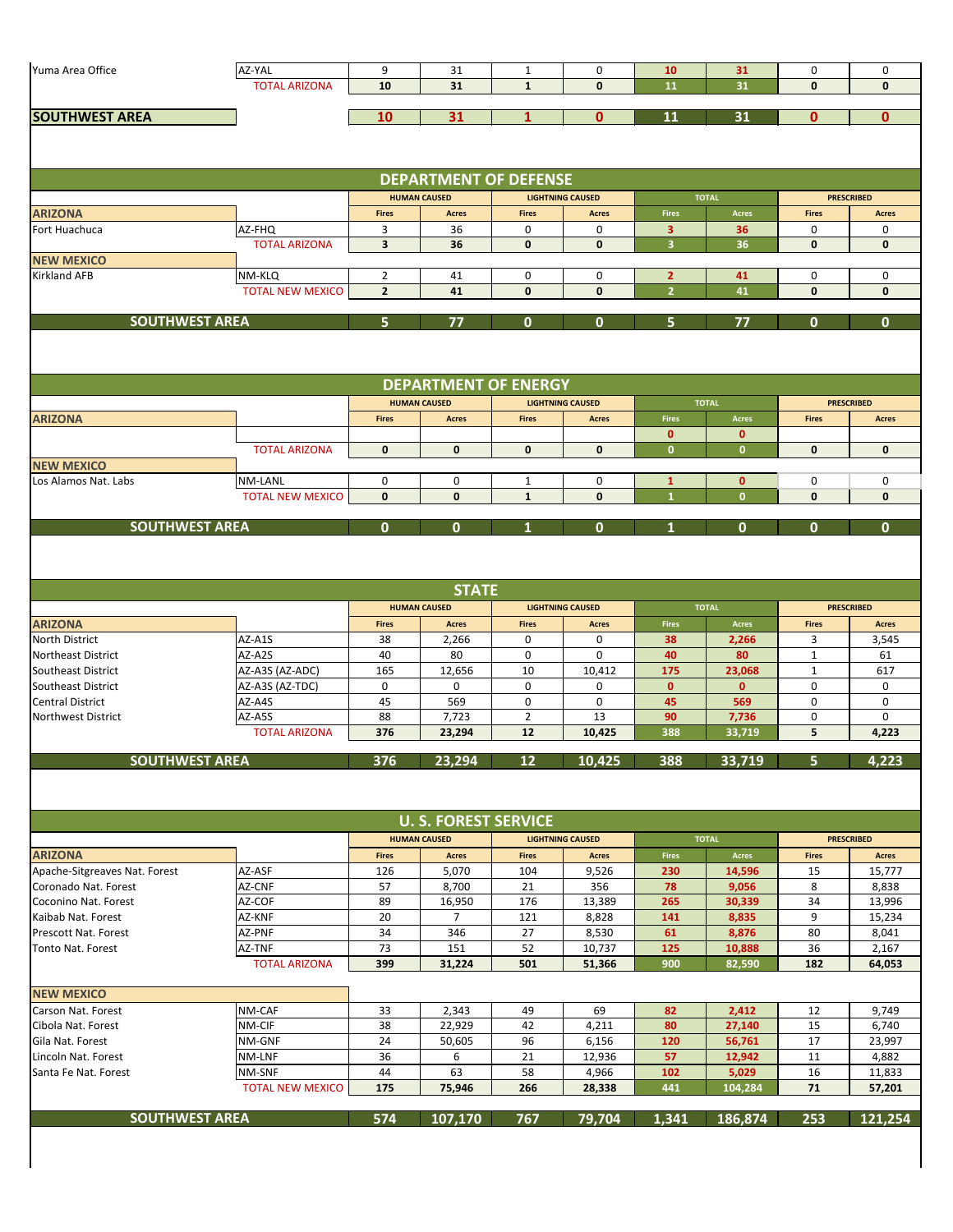|                                                    |                         |                | <b>U.S. FISH &amp; WILDLIFE SERVICE</b>      |              |                         |                              |                              |                   |                   |
|----------------------------------------------------|-------------------------|----------------|----------------------------------------------|--------------|-------------------------|------------------------------|------------------------------|-------------------|-------------------|
|                                                    |                         |                | <b>HUMAN CAUSED</b>                          |              | <b>LIGHTNING CAUSED</b> | <b>TOTAL</b>                 |                              | <b>PRESCRIBED</b> |                   |
|                                                    |                         | <b>Fires</b>   | Acres                                        | <b>Fires</b> | Acres                   | <b>Fires</b>                 | <b>Acres</b>                 | <b>Fires</b>      | Acres             |
| <b>ARIZONA</b>                                     |                         |                |                                              |              |                         |                              |                              |                   |                   |
| <b>Buenos Aires NWR</b>                            | AZ-BAR                  | $\overline{2}$ | 8                                            | 1            | 15                      | 3                            | 23                           | 0                 | 0                 |
| <b>Bill Williams NWR</b>                           | AZ-BWR                  | 0              | 0                                            | 0            | 0                       | $\mathbf{0}$                 | $\mathbf{0}$                 | 0                 | 0                 |
| Cibola NWR                                         | AZ-CBR                  | 1              | 0                                            | 0            | 0                       | $\mathbf{1}$                 | $\mathbf 0$                  | 0                 | 0                 |
| Cabeza Prieta NWR                                  | AZ-CPR                  | $\mathbf{1}$   | 0                                            | 0            | $\mathbf 0$             | $\mathbf{1}$                 | $\mathbf{0}$                 | 0                 | 0                 |
| <b>Imperial NWR</b>                                | AZ-IMR                  | 0              | 0                                            | 0            | 0                       | $\mathbf{0}$                 | $\mathbf{0}$                 | 4                 | 132               |
|                                                    | <b>TOTAL ARIZONA</b>    | 4              | 8                                            | $\mathbf{1}$ | 15                      | $\overline{2}$               | $\mathbf{0}$                 | 4                 | 132               |
| <b>NEW MEXICO</b>                                  |                         |                |                                              |              |                         |                              |                              |                   |                   |
| Bosque del Apache NWR                              | NM-BDR                  | 1              | 0                                            | 2            | 192                     | 3                            | 192                          | 5                 | 392               |
| <b>Bitter Lake NWR</b>                             | NM-BTR                  | $\mathbf{1}$   | $\mathbf{1}$                                 | $\mathbf{1}$ | 18                      | $\overline{2}$               | 19                           | 0                 | 0                 |
| Grulla NWR                                         | NM-GRR                  | 0              | 0                                            | 0            | $\mathbf 0$             |                              |                              | $\mathbf 0$       | 0                 |
| Las Vegas NWR                                      | NM-LVR                  | $\overline{2}$ | 215                                          | 0            | 0                       | $\overline{2}$               | 215                          | 0                 | 0                 |
| Maxwell NWR                                        | NM-MXR                  | 0              | 0                                            | 0            | 0                       | $\mathbf{0}$                 | $\mathbf{0}$                 | 0                 | 0                 |
| Sevilleta NWR                                      | NM-SER                  | 0              | 0                                            | 0            | $\mathbf 0$             | $\mathbf{0}$                 | $\mathbf{0}$                 | 0                 | 5                 |
|                                                    |                         |                |                                              |              |                         |                              |                              |                   |                   |
| San Andreas NWR                                    | NM-SNR                  | 0<br>4         | 0                                            | 0<br>3       | 0                       | $\mathbf{0}$<br>$\mathbf{0}$ | $\mathbf{0}$<br>$\mathbf{0}$ | 0                 | 0                 |
|                                                    | <b>TOTAL NEW MEXICO</b> |                | 216                                          |              | 210                     |                              |                              | 5                 | 397               |
| OK / WEST TEXAS (FED. ONLY)                        |                         |                |                                              |              |                         |                              |                              |                   |                   |
| Optima MWR                                         | OK-OPR                  | $\mathbf{1}$   | 0                                            | 0            | 0                       | $\mathbf{1}$                 | $\mathbf{0}$                 | 0                 | 0                 |
| <b>Buffalo Lake NWR</b>                            | TX-BFR                  | $\mathbf 0$    | $\mathbf 0$                                  | $\mathbf 0$  | 0                       | $\mathbf{0}$                 | $\mathbf{0}$                 | $\mathbf 0$       | 0                 |
| Mule Shoe MWR                                      | TX-MLR                  | 0              | 0                                            | 0            | 0                       | $\mathbf{0}$                 | $\mathbf{0}$                 | 0                 | 0                 |
|                                                    | <b>TOTAL OK/WTX</b>     | $\mathbf{1}$   | $\mathbf 0$                                  | 0            | $\mathbf 0$             | $\mathbf{1}$                 | $\mathbf{0}$                 | 0                 | 0                 |
|                                                    |                         |                |                                              |              |                         |                              |                              |                   |                   |
|                                                    |                         |                |                                              |              |                         |                              |                              |                   |                   |
| <b>SOUTHWEST AREA</b>                              |                         | 9              | 224                                          | 4            | 225                     | 3                            | $\mathbf{0}$                 | 9                 | 529               |
|                                                    |                         |                |                                              |              |                         |                              |                              |                   |                   |
|                                                    |                         |                |                                              |              |                         |                              |                              |                   |                   |
|                                                    |                         |                |                                              |              |                         |                              |                              |                   |                   |
|                                                    |                         |                | <b>NATIONAL PARK SERVICE</b>                 |              |                         |                              |                              |                   |                   |
|                                                    |                         |                | <b>HUMAN CAUSED</b>                          |              | <b>LIGHTNING CAUSED</b> |                              | <b>TOTAL</b>                 |                   | <b>PRESCRIBED</b> |
|                                                    |                         | <b>Fires</b>   | <b>Acres</b>                                 | <b>Fires</b> | <b>Acres</b>            | <b>Fires</b>                 | Acres                        | <b>Fires</b>      | <b>Acres</b>      |
| <b>ARIZONA</b>                                     |                         |                |                                              |              |                         |                              |                              |                   |                   |
| Casa Grande Nat. Mon.                              | AZ-CGP                  | 0              | 0                                            | 0            | 0                       | $\mathbf{0}$                 | $\mathbf{0}$                 | 0                 | 0                 |
| Fort Bowie Nat. Hist. Park                         | AZ-FBP                  | $\overline{2}$ | $\mathbf{1}$                                 | 0            | 0                       | $\overline{2}$               | $\mathbf{1}$                 | 0                 | 0                 |
| Grand Canyon Nat. Park                             | AZ-GCP                  | 4              | 165                                          | 24           | 11,664                  | 28                           | 11,829                       | 3                 | 51                |
|                                                    | AZ-ORP                  | 3              | 10                                           | 0            | 0                       | 3                            | 10                           | 0                 | 0                 |
| Organ Pipe Nat. Mon.<br>Petrified Forest Nat. Park |                         | 0              | 0                                            |              |                         | $\mathbf{0}$                 | $\mathbf{0}$                 |                   | 0                 |
|                                                    | AZ-PFP                  |                |                                              | 0            | 0                       |                              |                              | 0                 |                   |
| Saguaro Nat. Park                                  | AZ-SAP                  | $\overline{2}$ | $\mathbf 0$                                  | $\mathbf 0$  | $\Omega$                | $\overline{2}$               | $\mathbf{0}$                 | 0                 | 0                 |
|                                                    | <b>TOTAL ARIZONA</b>    | 11             | 176                                          | 24           | 11,664                  | 5                            | 10                           | 3                 | 51                |
| <b>NEW MEXICO</b>                                  |                         |                |                                              |              |                         |                              |                              |                   |                   |
| Aztec Ruins Nat. Mon.                              | NM-AZP (NM-TDC)         | 0              | 0                                            | 0            | 0                       | $\mathbf{0}$                 | $\mathbf{0}$                 | $\mathbf{1}$      | 2                 |
| Bandelier Nat. Mon.                                | NM-BAP                  | 0              | 0                                            | 0            | 0                       | $\mathbf{0}$                 | $\mathbf{0}$                 | 0                 | 0                 |
| Capulin Volcano Nat. Mon.                          | NM-CAP                  | 0              | 0                                            | 0            | 0                       | 0                            | $\mathbf{0}$                 | 0                 | 0                 |
| Carlsbad Caverns Nat. Park                         | NM-CCP                  | 0              | 0                                            | 0            | 0                       | $\mathbf{0}$                 | $\mathbf{0}$                 | 0                 | 0                 |
| El Morro Nat. Mon.                                 | NM-ELP                  | 0              | 0                                            | 0            | 0                       | $\mathbf 0$                  | $\mathbf 0$                  | 0                 | 0                 |
| El Malpais Nat. Mon.                               | NM-EMP                  | $\mathbf 1$    | $\pmb{0}$                                    | 5            | 838                     | $6\phantom{1}$               | 838                          | $\pmb{0}$         | $\pmb{0}$         |
| Petroglyph Nat. Mon.                               | NM-PGP                  | 0              | 0                                            | 0            | 0                       | $\mathbf{0}$                 | $\mathbf{0}$                 | 0                 | 0                 |
| Salinas Pueblos Mission Nat. Hist. Park            | NM-SAP                  | 0              | 0                                            | 0            | 0                       | $\mathbf 0$                  | $\mathbf 0$                  | 0                 | 0                 |
| Valles Caldera Nat. Preserve                       | NM-VCP                  | $\mathbf 1$    | $\pmb{0}$                                    | 4            | 1,003                   | 5                            | 1,003                        | $\overline{2}$    | 1,132             |
| White Sands Nat. Mon.                              | NM-WHP                  | 0              | 0                                            | 0            | 0                       | $\mathbf{0}$                 | $\mathbf{0}$                 | 0                 | 0                 |
|                                                    | <b>TOTAL NEW MEXICO</b> | $\mathbf{2}$   | 0                                            | 9            | 1,841                   | 5                            | 1,003                        | 3                 | 1,134             |
| OK / WEST TEXAS (FED. ONLY)                        |                         |                |                                              |              |                         |                              |                              |                   |                   |
| Big Bend Nat. Park                                 | TX-BBP                  | $\overline{2}$ | 568                                          | 5            | 795                     | $\overline{7}$               | 1,363                        | 0                 | 0                 |
| Fort Davis Nat. Hist. Park                         | TX-FDP                  | 0              | 0                                            | 0            | 0                       | $\mathbf{0}$                 | $\mathbf{0}$                 | $\mathbf{1}$      | 74                |
| Guadalupe Nat. Park                                | TX-GUP                  | $\pmb{0}$      | 0                                            | 0            | $\pmb{0}$               | $\mathbf{0}$                 | $\mathbf{0}$                 | 0                 | 0                 |
| Lake Meredith Nat. Rec. Area                       | TX-LAP                  | 10             | 2,636                                        | $\mathbf{1}$ | 6                       | 11                           | 2,642                        | 0                 | 0                 |
|                                                    | <b>TOTAL OK/WTX</b>     | 12             | 3,204                                        | 6            | 801                     | 11                           | 2,642                        | $\mathbf{1}$      | 74                |
|                                                    |                         |                |                                              |              |                         |                              |                              |                   |                   |
| <b>SOUTHWEST AREA</b>                              |                         | 25             | 3,380                                        | 39           | 14,306                  | 21                           | 3,655                        | 7                 | 1,259             |
|                                                    |                         |                |                                              |              |                         |                              |                              |                   |                   |
|                                                    |                         |                |                                              |              |                         |                              |                              |                   |                   |
|                                                    |                         |                |                                              |              |                         |                              |                              |                   |                   |
|                                                    |                         |                | <b>ADJACENT LANDS TO FEDERAL/STATE LANDS</b> |              |                         |                              |                              |                   |                   |
|                                                    |                         |                |                                              |              |                         |                              |                              |                   |                   |
|                                                    |                         |                | <b>HUMAN CAUSED</b>                          |              | <b>LIGHTNING CAUSED</b> |                              | <b>TOTAL</b>                 |                   | <b>PRESCRIBED</b> |
|                                                    |                         | <b>Fires</b>   | Acres                                        | <b>Fires</b> | <b>Acres</b>            | Fires                        | Acres                        | <b>Fires</b>      | <b>Acres</b>      |
| <b>ARIZONA</b>                                     |                         |                |                                              |              |                         |                              |                              |                   |                   |
| Private Lands                                      |                         |                |                                              |              |                         | $\mathbf{0}$                 | $\mathbf{0}$                 |                   |                   |
|                                                    | <b>TOTAL ARIZONA</b>    | $\mathbf 0$    | $\mathbf 0$                                  | $\mathbf 0$  | $\mathbf 0$             | $\mathbf{0}$                 | $\mathbf{0}$                 | $\mathbf 0$       | $\mathbf 0$       |
|                                                    |                         |                |                                              |              |                         |                              |                              |                   |                   |